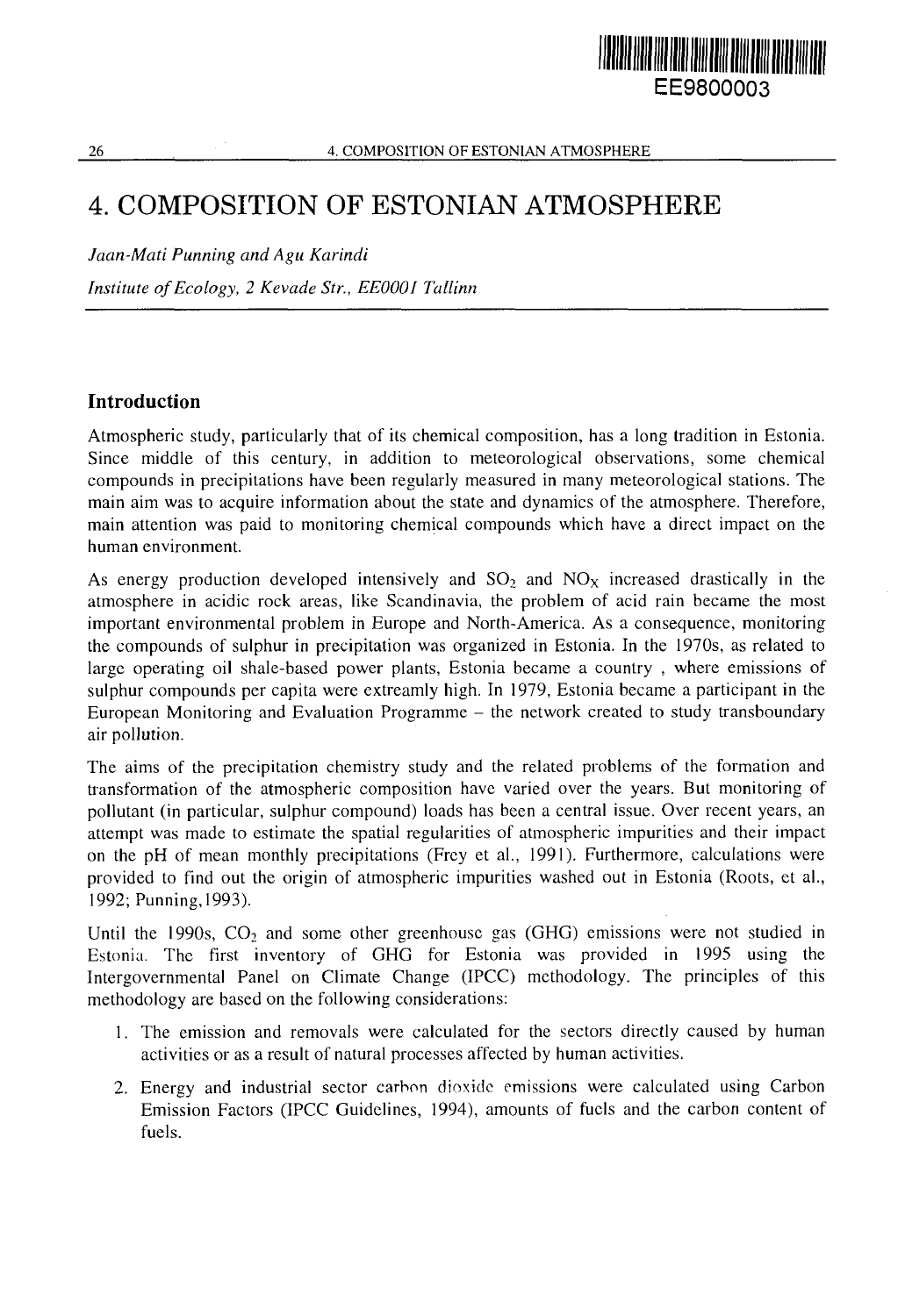- 3. In forestry, the methodology was based on the assumption that the flux of  $CO<sub>2</sub>$  to or from the atmosphere be equal to the changes in carbon stocks in the existing biomass, and soil. Changes in carbon stocks be estimated by the rates of change in the land use.
- 4. Since the main GHG source in agriculture is animal husbandry and the use of fertilizers, calculations of  $CH_4$  and  $NO_2$  emissions were made.
- 5. In the GHG budget calculations for wetlands, the mean values of carbon accumulation and the decay of natural and drained peatlands and for lakes were used.

The resultant GHG budget contained very valuable information, but it is rather complicated to use the results to characterize Estonia's atmosphere. There are some other processes that have a significant influence on the composition of the atmosphere, such as:

- 1. The chemical processes with different GHG in the fuel burning process, their interaction with the atmosphere, their outwash from the atmosphere and the absorption by the surface of land or waterbodies.
- 2. Transboundary processes (import-export).

Therefore, to obtain an objective picture about the Estonian atmosphere, it is neccessary to conduct an additional study and compare the GHG inventory data with the results of direct measurements of atmospheric compounds.

#### Estonian Greenhouse Gas Inventory

The GHG Inventory for Estonia was compiled for the energy, industry, transport, agriculture, forestry, and land-use sectors. Thus, all directions of human activities related to GHG emissions were covered.

In the Estonian GHG Inventory, six gases were found to have direct or indirect impact on the greenhouse effect: carbon dioxide ( $CO<sub>2</sub>$ ), methane ( $CH<sub>4</sub>$ ), carbon monoxide ( $CO$ ), nitrous oxide  $(N_2O)$ , nitrogen oxides  $(NO_x)$ , and non-methanous volatile compounds (NMVOC). In addition, there are other groups of compounds that contribute to the greenhouse effect, for instance, chlorofluorocarbons - CFCs, hydrofluorocarbons - HFCs, and sulphur hexafluoride -  $SF_6$ , which are not included in this inventory because their share in Estonia's GHG emissions is insignificant.

Energy-related activities are the most significant contributors to greenhouse gas emissions. Estonia's primary sources of energy are fossil fuels, in particular, oil shale, whose share in the total fuel consumption is approximately 68% (Punning, et al., 1995).

Estonia's oil shale field is the largest commercially exploited deposit in the world. The deposit has been exploited since 1916, and its total output exceeds 800 million tons of shale. Oil shale has a low caloric value; the calorific value of dry material is approximately 7.5-18.8 MJ/kg (1800-4000 kcal/kg). The main components of oil shale are organic matter or kerogen (15-46%); carbonate matter (26-57%) and clastic material (18-42%). Oil shale contains a relatively small amount of sulphur, which mainly occurs in a sulphide form (Jürgenfeld et al., 1994).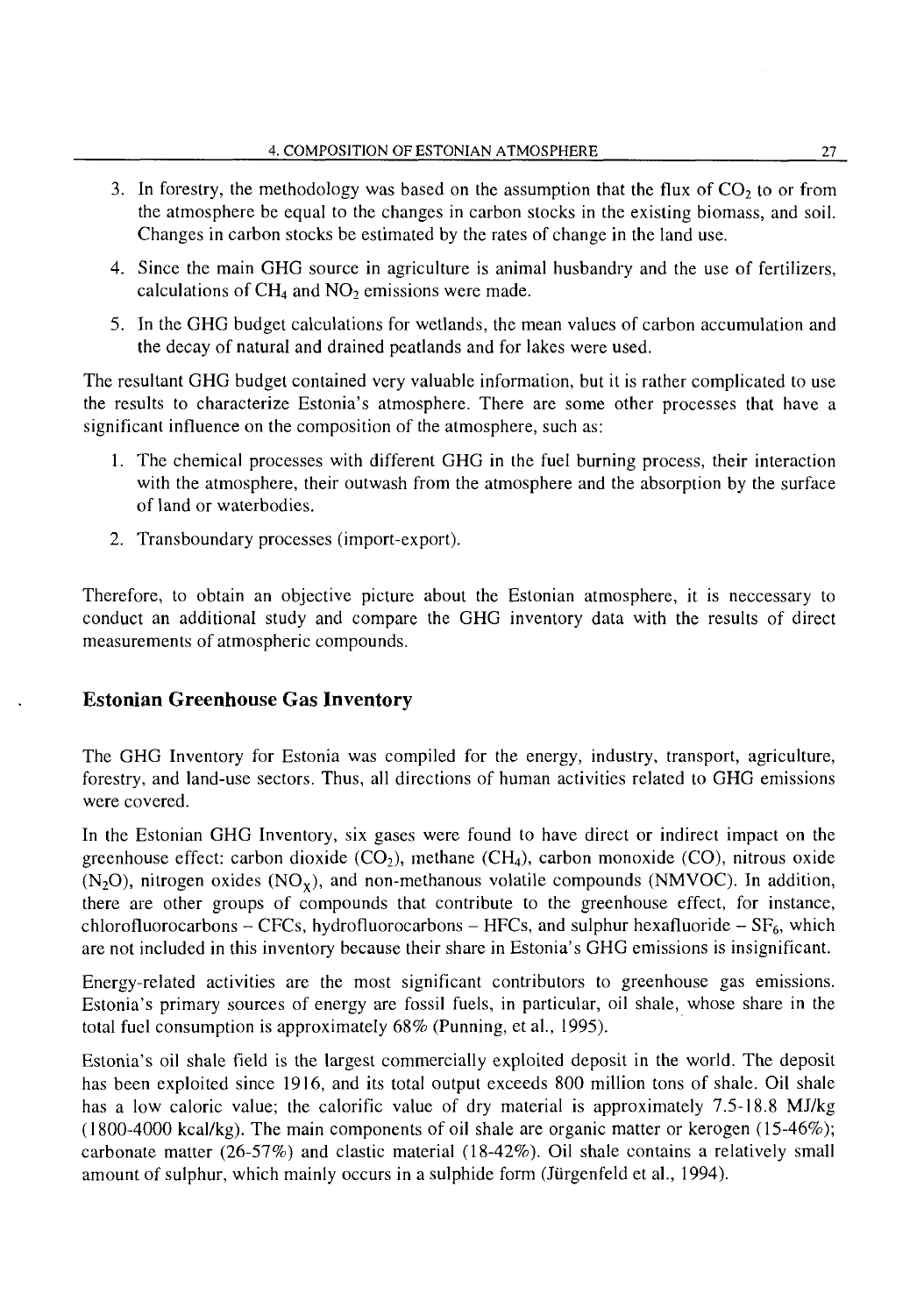In the context of GHG emissions, the high content of carbonate rocks is particularly important, because they dissociate at high temperatures in boiler houses. The content of carbonate  $CO<sub>2</sub>$ varies in different seams from 14 up to 23% (Ots, 1977), and therefore the total quantity of carbon dioxide increases up to 25% in the flue gases of oil shale.

This type of fuel is not common in the world, and therefore in the IPCC methodology, the carbon emission factor for oil shale was absent and was calculated by A.Martins as 29.1 tC/TJ (Punning, et al., 1995). This value exceeds that of other common fuels and is comparable with the emission factors of some lignites and peat.

Apart from GHG emissions, the oil shale-fired power production and industry are major contributors to atmospheric pollution. In 1990-1991, the quantity of air pollutants in north-eastern Estonia (where the main oil shale operating industry is located) might have been 440-470 thousand tons. During this period, only six thermal power plants have emitted annually about 180 thousand tons of fly-ash, 200 thousand tons of  $SO<sub>2</sub>$  and 16 thousand tons of NOx (Liblik and Rätsep, 1994) ranking among the six largest pollution sources in Europe. The emissions by TPP were the largest in the late 1970s. Then the new purification systems (electrofilters) were established, and emissions decreased markedly. Since the 1990s, energy production has decreased considerably due to economic decline. The history of air pollution is recorded by peat and lake sediment sequences, where the distribution of heavy metals and spherical particle content closely follows the history of oil shale consumption (Varvas and Punning, 1993).

**Table 1.** Estonian GHG emissions from the energy and industry sector in 1990 and 1994, based on the IPCC methodology, Gg (Punning et al., 1995)

| Compound        | 1990   | 1994   |  |
|-----------------|--------|--------|--|
| CO <sub>2</sub> | 39,597 | 23,714 |  |
| CH <sub>4</sub> | 322    | 187    |  |
| N <sub>2</sub>  | 2,3    | 3. ا   |  |
| NO <sub>Y</sub> | 93     | 50     |  |
| CO              | 185    | 101    |  |
| <b>NMVOC</b>    | 22.9   | 12.5   |  |

Apart from the energy production and industry (such as mining, gas transmission), waste decomposition contributes measurably to the methane emissions in the atmosphere. According to preliminary calculations, the total amount of methane emitted by landfills and wastewaters was approximately 42 Gg CH<sub>4</sub> in 1990.

In addition to direct GHG, solid matter (fly-ash) and sulphur dioxide emitted by oil shaleoperated power plants and industry are substantial. According to the reports of the Environmental Data Centre (Estonian Environment, 1991), in 1990 278 thousand tons of fly ash and 233 thousand tons of  $SO_2$  were emitted to the atmosphere from stationary sources. Due to a decline in oil shale consumption and power production, the emissions were some 130 and 120 thousand tons in 1994. There are plenty of other pollutants (for instance, nitrogen oxides, polycyclic aromatic hydrocarbons and other organic compounds, heavy metals) emitted into the atmosphere, but, as a rule, their distribution is mainly restricted to the vicinity of the source.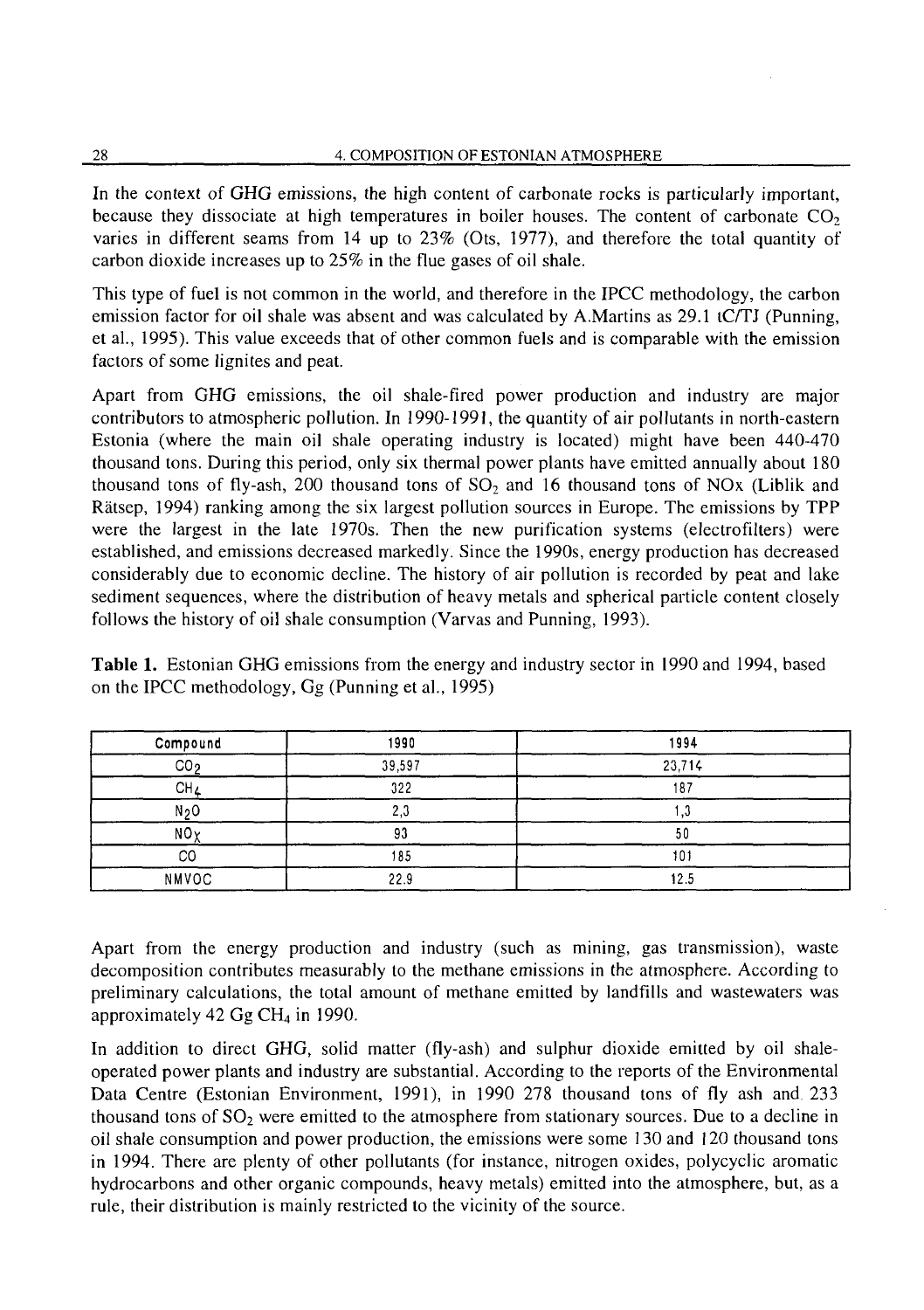The calculation and prediction of pollutant dispersion in the atmosphere is complicated because of various factors, such as the parameters of the sources (for instance, height above ground level), emissions (temperature, flow-out velocity, and intensity per time unit), meteorological characteristics (wind speed, direction, and atmospheric stratification), surface profile and temperature, chemical reactions in the atmosphere. Therefore, even today only such models have been elaborated that characterize a short-time pollution level, formed by wind parameters above certain points of the landscape (Liblik & Rätsep, 1994). Isolines of the concentrations of fly-ash and sulphur dioxide around the pollution sources show that the concentration of pollutants decreases quickly in relation to the distance from the emission source. On the basis of these models alone, it is complicated to estimate the share of long-transported pollutants.

In the non-energy sector (dispersed emission sources), the changes in emissions and sinks of GHG are related to changes in land-use. Calculations performed by M.Mandre (Punning, et al., 1995) showed that over the last fifty years, as the forest stands area has more than doubled, forest is essential in the sequestration of  $CO<sub>2</sub>$ . Consequently,  $CO<sub>2</sub>$  uptake by forests in 1990 exceeded 3.3 times its emission, and the annual net removal of  $CO<sub>2</sub>$  was approximately 7950 Gg.

The main GHG sources in Estonia's agriculture are animal husbandry and the use of fertilizers. The calculations made by H.Roostalu showed that in 1990 the methane emissions from livestock were 60 Gg, and the nitrogen oxide from the mineral fertilizers used 0.91 Gg. Over the years since then, the decrease in these gas emissions has been significant (Punning, et al., 1995).

Wetlands are a particular problem in providing the GHG inventory for Estonia. About one million ha or ca 22% of Estonia's territory is covered by wetlands (peatlands and lakes). Peat contains a huge amount of accumulated carbon. According to M.Ilomets (Ilomets et al., 1995), the mean peat organic matter accumulation on fens may be about one ton per hectare and 1.6 tons per hectare on ombrolrophic bogs (dominated by *Sphagnum).* During the Holocene (the last 10,000 years), this value has varied depending on the temporal-spatial development of peatlands. Up to the last century, the carbon balance was determined by natural processes. Due to amelioration activities, the carbon cycling of wetlands is greatly influenced by a human.

There are two consequences resulting from the human impact on peatlands:

- 1. As a result of the drainage of peatlands,  $CO<sub>2</sub>$  accumulation has ceased, and due to the intensive decay processes, the mineralization of organic matter and emission of  $CO<sub>2</sub>$  has started.
- 2. In general, the drainage of peatlands has decreased  $CH<sub>4</sub>$  emissions.

The calculations performed by M. Homets showed that in peatlands, strongly affected by amelioration work, carbon accumulation in 1990 was lower than in 1970 by approximately 300 Gg, and CH4 emissions had decreased approximately 5 Gg (Punning, et al., 1995).

Summarized results of the GHG budget in Estonia for the years 1990 and 1994 are illustrated in Table 2.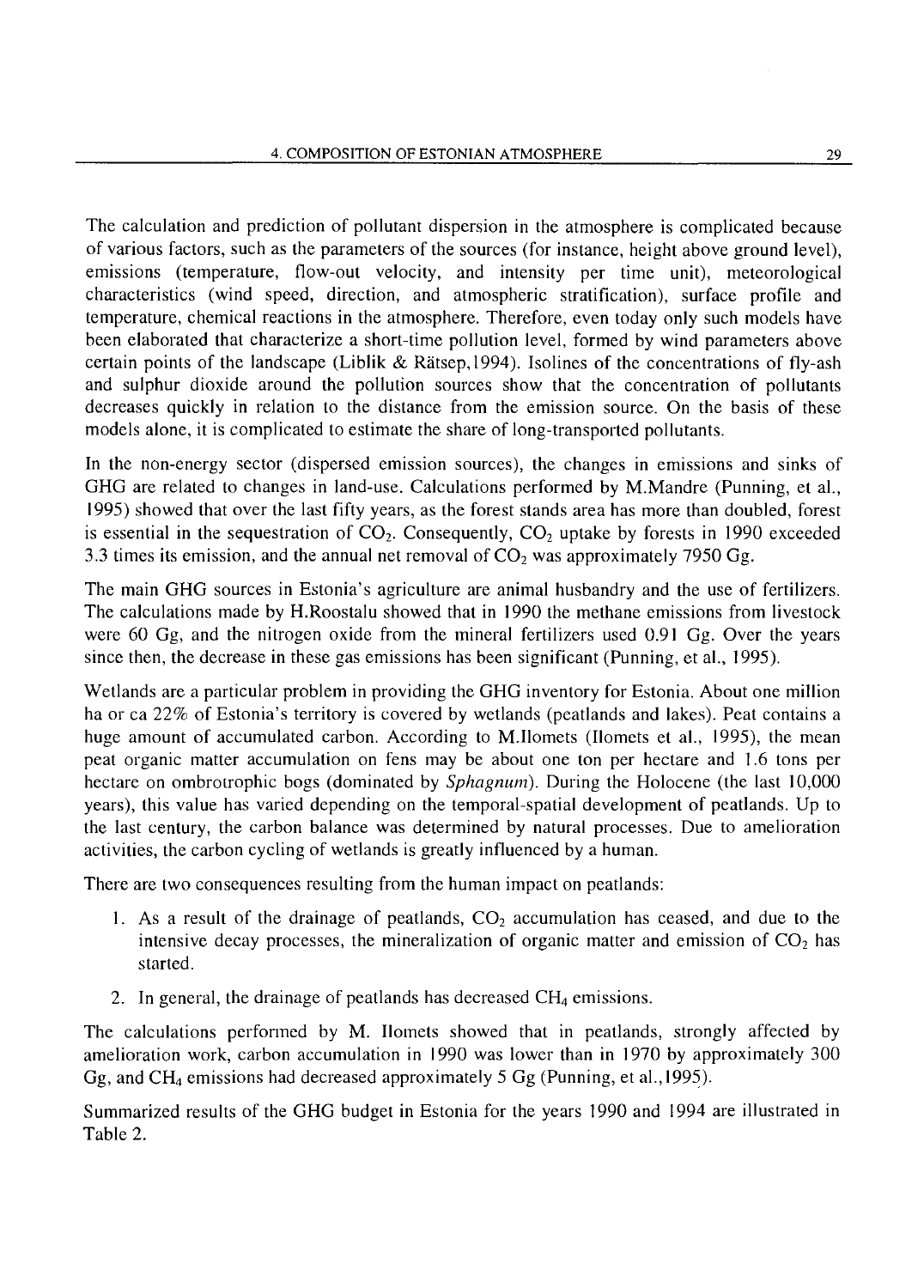| GHG Sources and                   | Emissions, Gg   |                |                |                |                |                |                |                |                |      |                |                |
|-----------------------------------|-----------------|----------------|----------------|----------------|----------------|----------------|----------------|----------------|----------------|------|----------------|----------------|
| <b>Sink Categories</b>            | CO <sub>2</sub> |                | CH1            |                | N <sub>2</sub> |                | C <sub>0</sub> |                | NOX            |      | <b>NMVOC</b>   |                |
|                                   | 1990            | 1994           | 1990           | 1994           | 1990           | 1994           | 1990           | 1994           | 1990           | 1994 | 1990           | 1994           |
| Fuel Combustion                   | 37184           | 21413          | 3              | 2              | 1.4            | 0.8            | 184            | 100            | 93             | 50   | 22.9           | 12.5           |
| <b>Fugitive Fuel</b><br>Emissions | NO              | N <sub>O</sub> | 217            | 109            | NO             | N <sub>O</sub> | N <sub>0</sub> | N <sub>O</sub> | N <sub>O</sub> | NO   | NO             | NO             |
| Industrial Processes              | 613             | 215            | NA             | <b>NA</b>      | NΑ             | ΝA             | NΑ             | NΑ             | ΝA             | NΑ   | N <sub>O</sub> | N <sub>0</sub> |
| Agriculture                       | N <sub>0</sub>  | NO             | 60             | 46             | 0.9            | 0.5            | N <sub>0</sub> | N <sub>O</sub> | N <sub>0</sub> | NO.  | N <sub>O</sub> | N <sub>O</sub> |
| Land Use Change &<br>Forestry     | $-7950$         | $-7660$        | N <sub>0</sub> | NO             | NO.            | N <sub>0</sub> |                |                | N٥             | NO.  | NO             | NO.            |
| Wetlands                          | 9746            | 9746           | N <sub>0</sub> | N <sub>O</sub> | NO             | NO             | N <sub>O</sub> | N <sub>O</sub> | NO             | NO   | N <sub>0</sub> | N <sub>0</sub> |
| <b>Wastes</b>                     | NO              | NO             | 42             | 30             | NO             | NO             | N <sub>O</sub> | N <sub>0</sub> | N <sub>O</sub> | NO   | N <sub>0</sub> | N <sub>O</sub> |

**Table 2.** GHG budget in Estonia in 1990 and 1994

 $NA$  – not available  $NO$  – not occurring

Because of drastic changes in the Estonian economy and political life since 1990, strong trends towards the decrease of GHG emission have prevailed. As a result, within the recent 3-4 years, the total GHG emission in Estonia has diminished by about 40%. It is obvious that the decreasing trend of GHG emissions is partly related to the economic decline and cannot continue at such a rate indefinitely. After economic recovery, a period of stabilization and an increase in energy use will follow.

## Accumulation of  $CO<sub>2</sub>$  by alkaline matter

Due to the high carbonate content in oil shale, the content of alkaline oxides, in particular, CaO, in combustion products is very high. According to the data reported by Ots (1977), the carbonate fraction contains  $90.5\%$  CaCO<sub>3</sub>;  $9.2\%$  CaMg(CO<sub>3</sub>)<sub>2</sub>;  $0.3\%$  FeCO<sub>3</sub>.

Of oil shale combustion technologies, pulverized fuel combustion is the most common, Approximately 45% of the total amount of fired oil shale will be converted to ash. The bulk of the ash falls to the bottom of the furnace and is carried by hydrotransport to the ash fields, which cover some 10.6 km<sup>2</sup>. The water (8-10 million m<sup>3</sup>) in the closed system of hydrotransport has a pH value of about 13 and a mineral content up to 11 g  $1<sup>-1</sup>$ . In this way, ca 7000 million tons of furnace bottom ash will be transported to the ash fields annually. This quantity contains approximately 3.1 million tons of free CaO. CaO will hydrolyse and react with atmospheric  $CO<sub>2</sub>$ according to the following formulas:

> $CaO + H<sub>2</sub>O = Ca(OH)$  $Ca(OH)_2 = CaOH^+ + OH^ CaOH<sup>+</sup> = Ca<sup>2+</sup> + OH<sup>-</sup>$  $Ca^{2+} + CO_3^{2-} = CaCO_3.$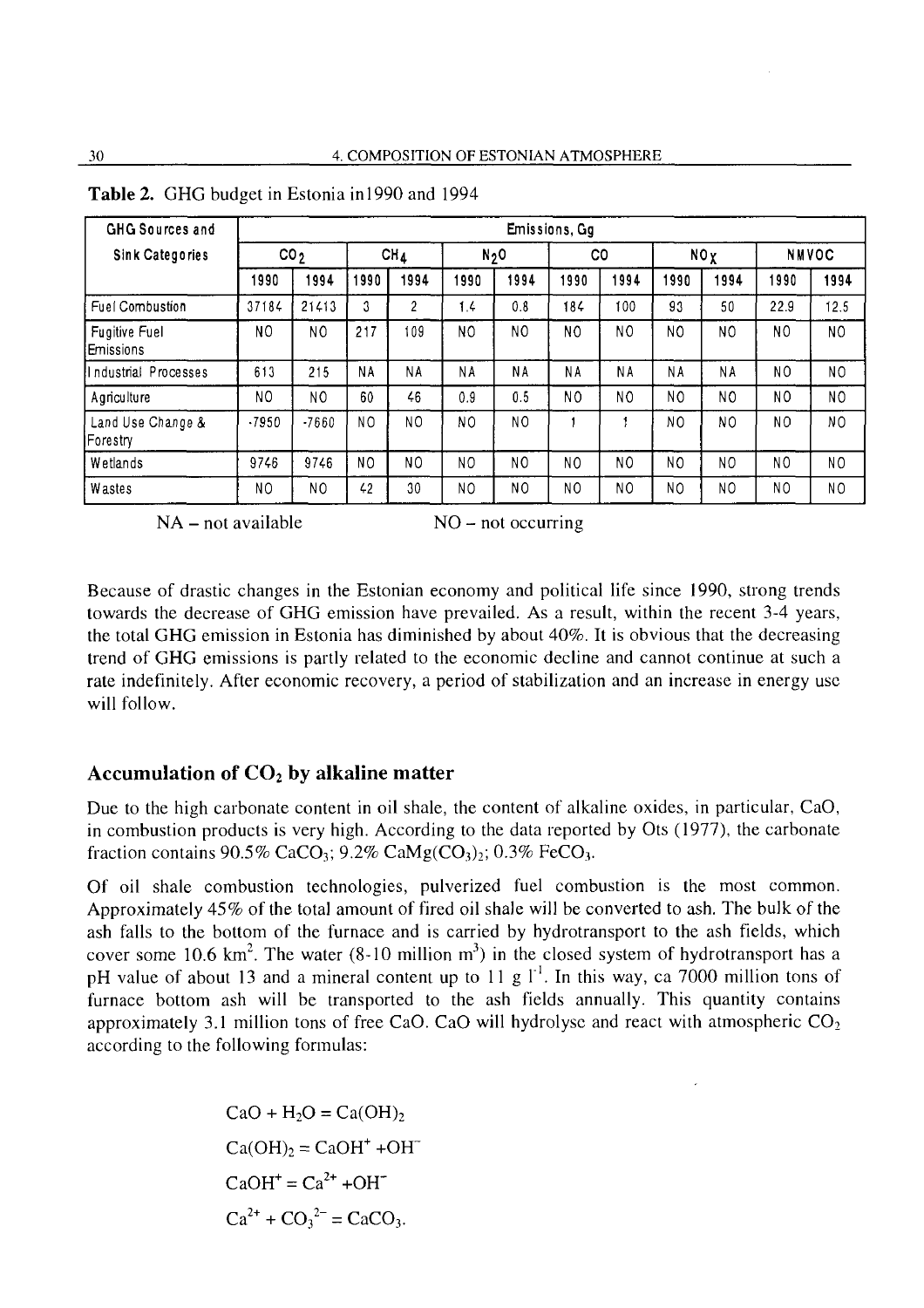To calculate the share of free CaO which will react with atmospheric  $CO<sub>2</sub>$ , such limitations have to be considered as the diffusion coefficient of  $CO<sub>2</sub>$  in water and temperature, furthermore the fact that after a certain time, part of the CaO-rich ash will be buried by new layers of ash.

If we presume that the share of reacted CaO is between 0.1 and 0.5, then the sink of  $CO<sub>2</sub>$  in ash fields is 0.25-1.25 million tons per year (Table 3). This amount equals 1-5% of the total yearly emission of  $CO<sub>2</sub>$  by thermal power plants in Estonia.

Approximately 160 thousands tons of solid pollutants were emitted into the air in 1994. More than 95% of that was fly-ash emitted by plants operating on oil shale. The content of earth and alkali metals in fly-ash is even higher than in furnace bottom ash due to thermal destruction of clay minerals in the furnace with the volatilization of potassium (Opik, 1989). The concentrations of fly-ash in the atmosphere of Estonia vary greatly. Naturally, the highest concentrations has been found in north-eastern Estonia. Based on the results of numerical modelling (Liblik & Rätsep, 1994), it is possible to distinguish three zones. The first zone, comprising the area within a radius of 9-12 km from the Baltic TPP, is characterized by a dust level exceeding 300  $\mu$ g m<sup>-3</sup> of solid dust in the atmosphere. The second zone extends for 20-25 km to the west and south of the Estonian TPP with a maximum surface dust concentration of 100-300  $\mu$ g m<sup>-3</sup>. The remaining territory of the Ida-Virumaa County belongs to the third zone, where the concentration of dust in the air is below 100  $\mu$ g m<sup>-3</sup> (Liblik & Rätsep, 1994).

Therefore, the pH values of precipitation in north-eastern Estonia are high troughout the year, the mean values in the summer months being 5.9-7.5 (Punning, 1991). The pH value of the fly-ash precipitated on the electric filters is in the interval of 12.3-12.6 (Mandre, 1995). In general, free CaO content in the fine grain ash from cyclones and electrical precipitators is 40.0 % (Pets et al., 1985). Its proportion decreases with the reduction of the disintegration level. Therefore, we can presume that CaO content in fly-ash is ca 30%, and its content in the annual emissions into the atmosphere totals 50 thousand tons.

| Emission  | Amounts of ash | Amounts of CaO    | Neutralized CO <sub>2</sub> , Gq |      |      |  |  |
|-----------|----------------|-------------------|----------------------------------|------|------|--|--|
| vear      | transported to | in the ash.<br>Gg | Share of reacted CaO             |      |      |  |  |
|           | ash fields, Gq |                   | 0.1                              | 0.25 | 0.5  |  |  |
| 1990      | 7.32           | 3.11              | 0.24                             | 0.61 | 1.22 |  |  |
| 1991      | 7.45           | 3.20              | 0.25                             | 0.63 | 1.26 |  |  |
| 1992      | 7.09           | 3.12              | 0.24                             | 0.61 | 1.22 |  |  |
| 1990-1992 | 21.87          | 9.42              | 0.74                             | 1.85 | 3.70 |  |  |

**Table 3.** Amounts of ash and CaO transported to ash fields and CO<sub>2</sub> neutralized by CaO

In the atmosphere, CaO is in a very dispersed form, and therefore an active reaction with  $CO<sub>2</sub>$  will proceed intensely, depending mainly on the moisture content. Most probably in the case of the wet outwash, the reaction might be complete. If we again presume 0.5, 0.25 and 0.1 share of neutralization of CaO by CO<sub>2</sub>, the chemically bounded amount of CO<sub>2</sub> (as CaCO<sub>3</sub>) is from twenty thousand tons up to four thousand tons annually or less than 0.1% of the total amount of  $CO<sub>2</sub>$ emitted by oil shale combustion.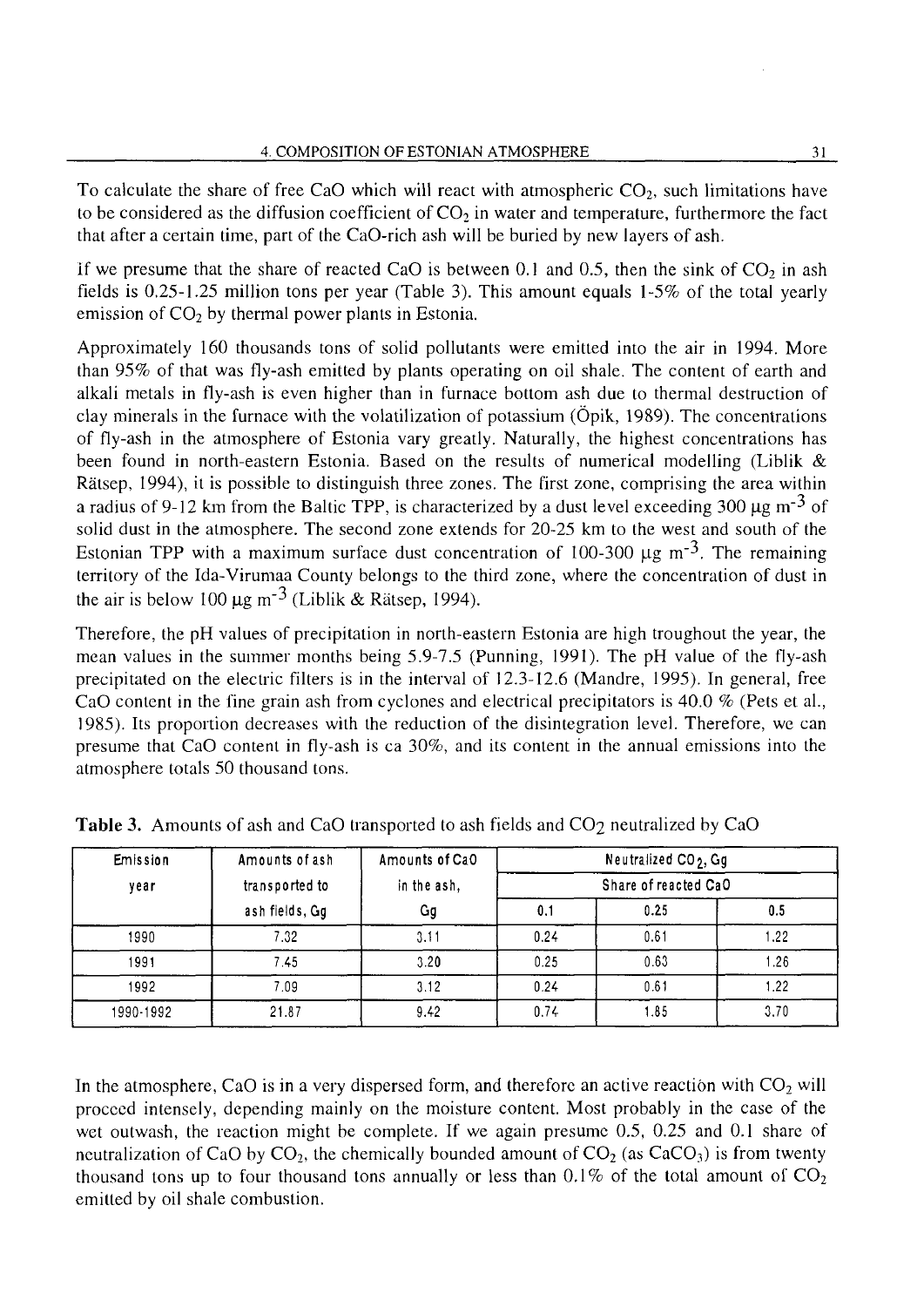Fly-ash will deposit and reach the soil surface as dry and wet sediments. The study of the transect located in northern Estonia near the Kunda Cement Plant demonstrates explicitly that the accumulation of earth and alkaline oxydes causes alkalization and an increase in the pH values of soil. The hydrolytic acidity of the soil has decreased but the level of saturation with alkali has become very high, reaching 99% in the litter horizon and 75-85% in deeper horizons. In the vicinity of the cement plant, the pH of litter layer was above 7, being 4.5 units higher than the control. Moreover, the pH of subsoil water has increased, having values higher than 7 (Annuka  $\&$ Mandre, 1995).

In those conditions,  $CO<sub>2</sub>$  will react with free CaO. Considering that about half of the free CaO is hydrolyzed and reacts with  $CO<sub>2</sub>$  in the atmosphere, the remaining half would then react during some interval with  $CO_2$  in soil. It means that theoretically some 20 thousand tons of  $CO_2$  would be absorbed by this part of fly-ash.

Summarizing all sinks related to combustion products of oil shale, we obtain a maximum value of  $CO<sub>2</sub>$  of 1.25 million tons annually or approximately 6% from the total emitted  $CO<sub>2</sub>$  from oil shale combustion. This facilitates the reduction of  $CO<sub>2</sub>$  emissions if the amount of bonded  $CO<sub>2</sub>$  can be increased.This can be accomplished by:

- 1. Reducing the amount of  $CO<sub>2</sub>$  released in oil shale combustion from the mineral part of oil shale;
- 2. Increasing the share of  $CO<sub>2</sub>$  neutralized by free CaO.

## Long transported pollutants in Estonia's atmosphere

As a result of the geographical position and open landscape of Estonia, its atmosphere is influenced both by local pollution sources and, to a great extent, by contaminants transferred from the neighbouring areas. The best indicators of that process are the distribution curves of heavy metals in snow cover and lichens, because there are no metallurgy industries in Estonia.

The spatial distribution of industry in the territory of Estonia and the heavy metal isolines show that the majority of the elements studied (Zn, Cd, Cu, Pb) reach Estonia by long-distance transportation. The input is constant from the south-west and west and less explicit from the south-east (Punning et al., 1991). The influence of local pollution sources is more evident only in north-eastern Estonia near large industrial centers.

The share of long-transported gaseous compounds is difficult to estimate. Within the European Monitoring and Evaluation Programme framework, it has been calculated that in 1980 71,000 tons of sulphur precipitated on the surface of Estonia, 26,000 tons of which originated from within Estonia (Roots et al., 1992). According to the data reported by Frey et al. (1988), 90,000 tons of sulphur precipitated in Estonia in 1987 half had a transboundary origin. Both estimates seem to be exaggregated, because the real precipitated amounts of sulphur were considerably lower (Punning, 1993).

Model calculations provided by Tuovinen et al.(1990) showed that approximately 1/3 of the total amount of sulphur compounds deposited in Estonia originated from outside Estonia.

These examples demonstrate that budget calculations for different atmospheric constituents are complex. In addition to the compounds transported over long distances, in the case of a rather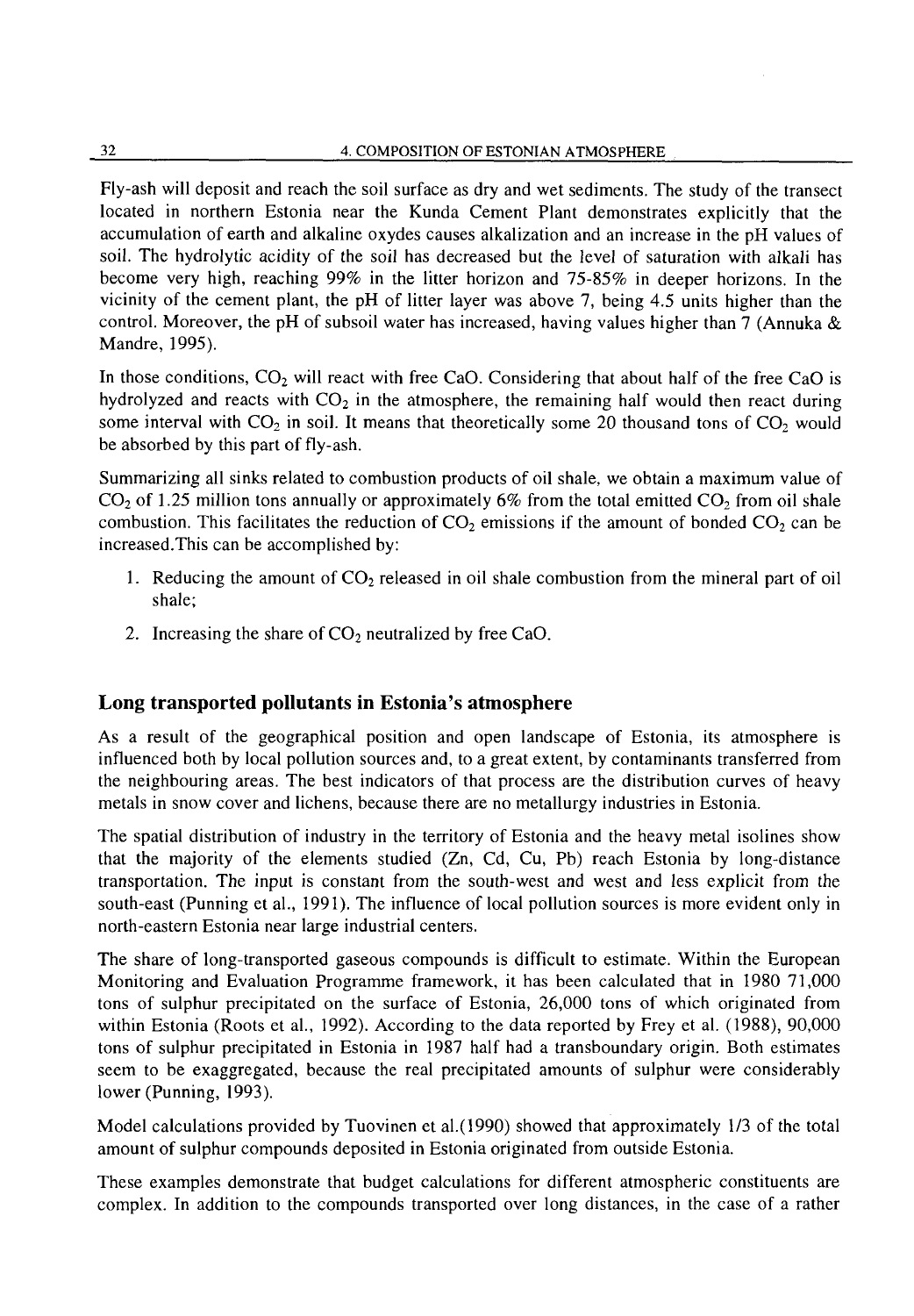small country such as Estonia, difficulties will also arise of how to calculate the contribution of gases emitted by long-distance vehicles like airplanes and ships, and overflying flights.

## **Conclusions**

To obtain a real picture of the composition of the atmosphere is an extremly complex task. Based on the IPCC methodology for the GHG Inventory, the first serious attempt was made to establish the fluxes of some gases (mainly GHG) to the atmosphere and from the atmosphere to the biosphere. The data show that in the Baltic Sea region in 1990 Estonia had the highest emissions of major GHG per capita. Due to the restructuring of Estonia's economy since 1990, the total emission of GHG has diminished approximately by 40%.

In addition to the  $CO<sub>2</sub>$  fluxes to the biosphere, the flux to alkaline environments (such as soil, waterbodies), typical of those surrounding oil shale-fired factories, is still substantial. Preliminary calculations show that up to 5% of the total emitted  $CO<sub>2</sub>$  might be bound by CaO into carbonate.

Because of the open landscape, the transboundary exchange of pollutants is active. Rough estimates demonstrate that about half of the sulphur compounds precipitated in Estonia have a long-transported origin. Due to the dominating winds, southwestern and western Estonia are particularly influenced by long-transported airborne pollutants and to lesser extent, the southeastern areas of the territory.

## References

- Annuka, E. & Mandre, M. (1995). Soil responses to alkaline dust pollution. In: Mandre, M. (ed). Dust pollution and forest ecosystems. A study of conifers in an alkalized environment. Inst. of Ecology, Publ. 3, Tallinn, pp. 33-44.
- Estonian Environment (1991). Environmental Report 4. Environmental Data Centre, Helsinki, 64pp.
- Frey, J., Frey, T. & Rasta, E. (1991). Sademete saastusest Eestis 1986-1989.- Kaasaegse ökoloogia probleemid, Tartu, pp. 25-29 (in Estonian).
- Hornets, M., Animagi, J. & Kallas, R. (1995). Estonian Peatlands. Ministry of Environment, Tallinn, 48pp.

IPCC Guidelines for National Greenhouse Gas Inventories (1994). v.1-3.

- Liblik, V. & Rätsep, A. (1994). Pollution sources and distribution of pollutants. In: Punning, J.-M. (ed.). The influence of natural and anthropogenic factors on the development of landscpes. The results of a comprehensive study in NE Estonia. Inst. of Ecology, Publ. 2, Tallinn, 227 pp.
- Mandre, M. (ed)(1995). Dust pollution and forest ecosystems. A study of conifers in an alkalized environment. Inst. of Ecology, Publ. 3, Tallinn, 188 pp.
- Ots, A.,A. (1977). The processes in the boilerhouses by the combustion of oil shale and shale from Kansko-Atsinsk. Moscow, 312 pp. (in Russian).